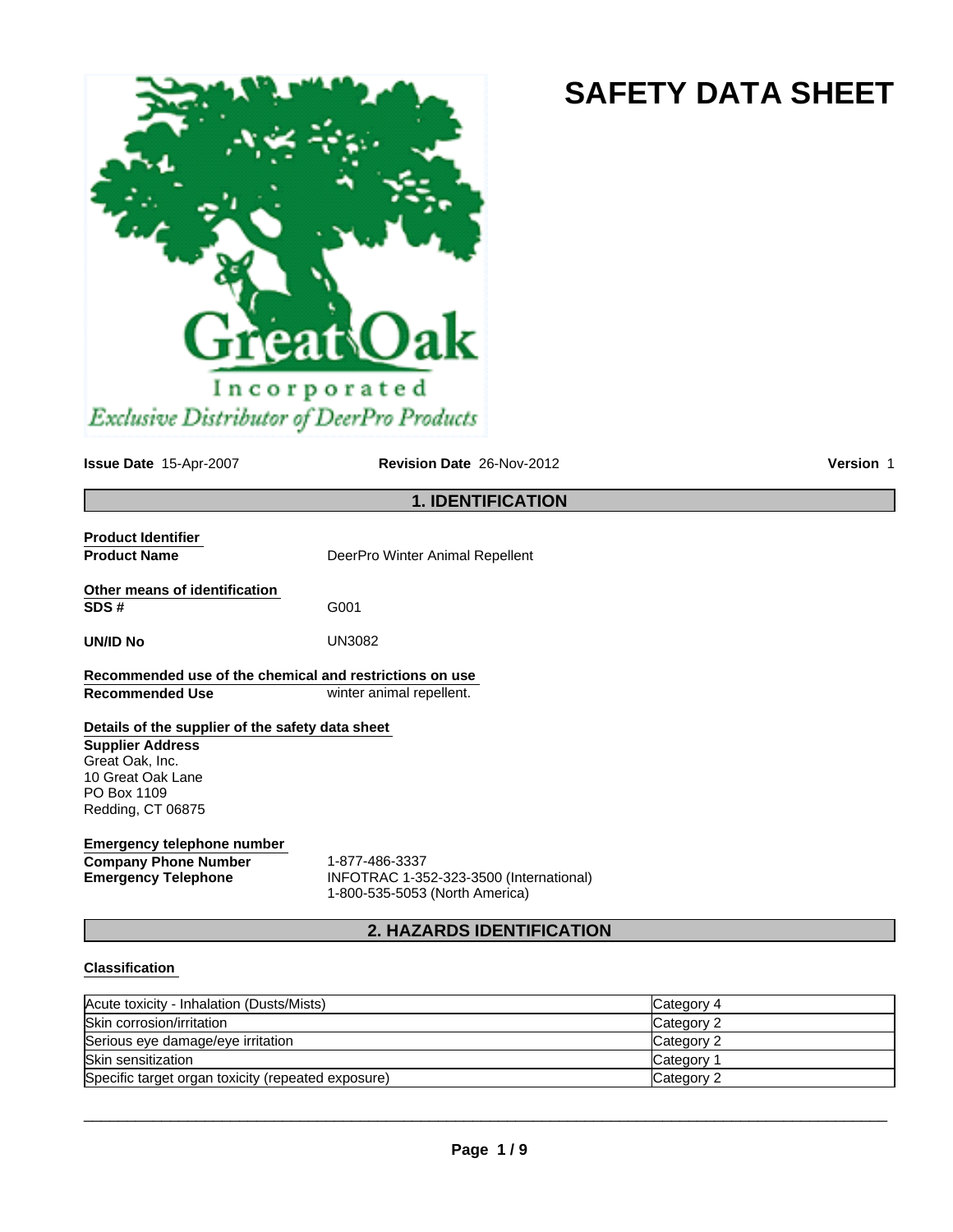**Signal word Warning**

#### **Hazard statements**

Harmful if inhaled Causes skin irritation Causes severe eye irritation May cause an allergic skin reaction May cause damage to organs through prolonged or repeated exposure



**Appearance** Green liquid **Physical state** liquid

#### **Precautionary Statements - Prevention**

Use only outdoors or in a well-ventilated area Wash face, hands and any exposed skin thoroughly after handling Wear protective gloves/protective clothing/eye protection/face protection Contaminated work clothing should not be allowed out of the workplace Do not breathe dust/fume/gas/mist/vapors/spray

#### **Precautionary Statements - Response**

Get medical advice/attention if you feel unwell IF IN EYES: Rinse cautiously with water for several minutes. Remove contact lenses, if present and easy to do. Continue rinsing Immediately call a POISON CENTER or doctor/physician IF ON SKIN: Wash with plenty of soap and water Take off contaminated clothing and wash before reuse IF INHALED: Remove victim to fresh air and keep at rest in a position comfortable for breathing Call a POISON CENTER or doctor/physician if you feel unwell

#### **Precautionary Statements - Disposal**

Dispose of contents/container to an approved waste disposal plant

#### **Hazards not otherwise classified (HNOC)** May be harmful if swallowed

May be harmful in contact with skin **Other Information**

• Very toxic to aquatic life with long lasting effects

• Very toxic to aquatic life

## **3. COMPOSITION/INFORMATION ON INGREDIENTS**

| . .<br>:hem<br><b>Name</b><br>-11116 | <b>AS No</b>         | W۵<br>nht-% | <b>Sooral</b><br>---<br><b>Secret</b> |
|--------------------------------------|----------------------|-------------|---------------------------------------|
| --<br>hiram                          | 8-26≀<br>$\sim$<br>ີ | 20-30       |                                       |

## **4. FIRST AID MEASURES**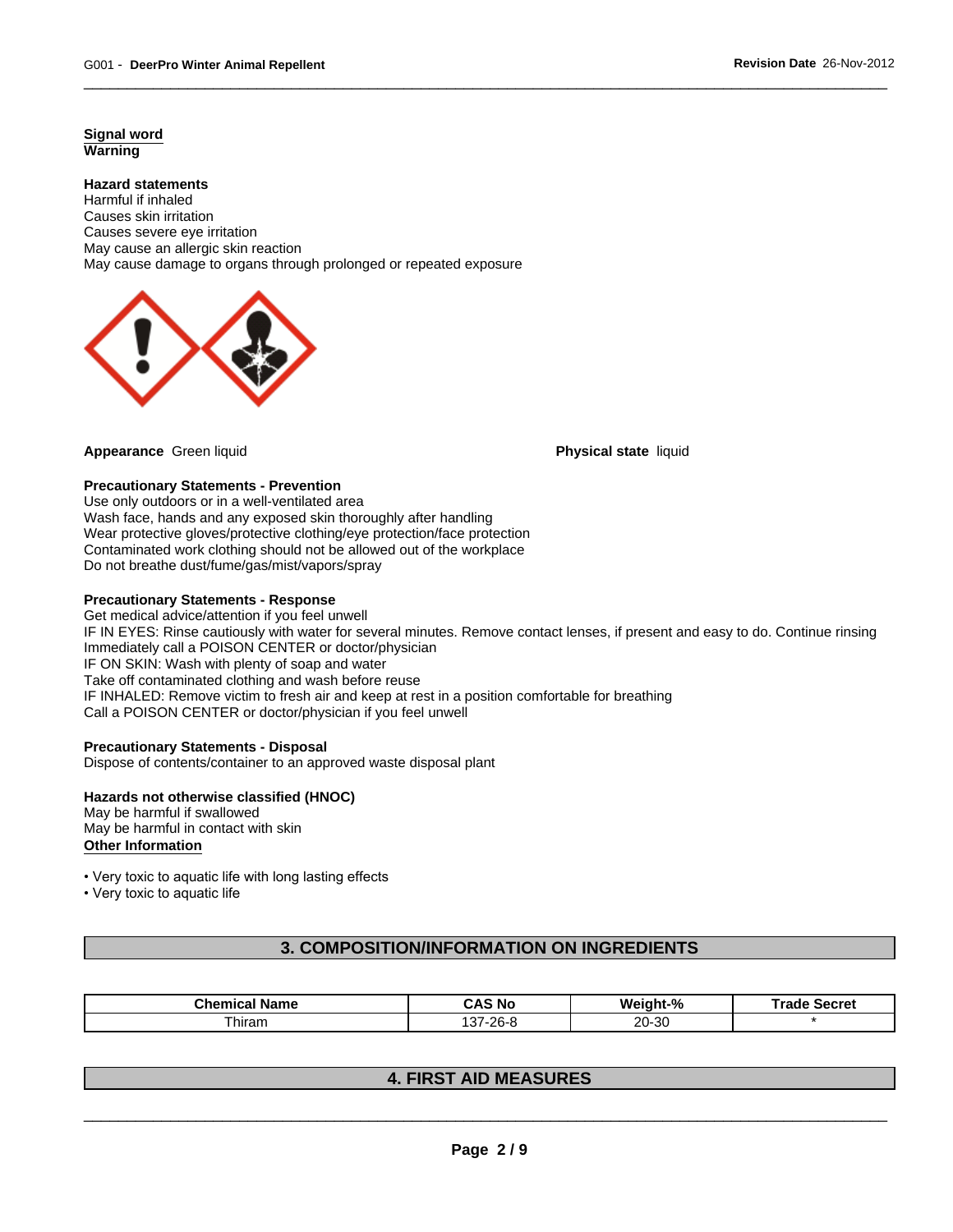#### **First aid measures**

| <b>General advice</b>                                       | When possible, have the product container or label with you when calling a poison control<br>center or doctor or going for treatment.                                                                                                               |
|-------------------------------------------------------------|-----------------------------------------------------------------------------------------------------------------------------------------------------------------------------------------------------------------------------------------------------|
| <b>Inhalation</b>                                           | Remove victim to fresh air and keep at rest in a position comfortable for breathing. If not<br>breathing, give artificial respiration. Call a physician if you feel unwell.                                                                         |
| Eye contact                                                 | Immediately flush with plenty of water. After initial flushing, remove any contact lenses and<br>continue flushing for at least 15 minutes. Call a physician immediately.                                                                           |
| Ingestion                                                   | Rinse mouth. Give water in small gulps to drink. Do not induce vomiting without medical<br>advice. Never give anything by mouth to an unconscious person. Call a physician or poison<br>control center immediately. Do not leave victim unattended. |
| <b>Skin Contact</b>                                         | Wash off immediately with plenty of water. Remove contaminated clothing and shoes.<br>Wash contaminated clothing before reuse. Call a physician immediately.                                                                                        |
| Most important symptoms and effects, both acute and delayed |                                                                                                                                                                                                                                                     |
| <b>Symptoms</b>                                             | May cause nausea, vomiting, stomach ache, and diarrhea. May cause allergic skin<br>reaction. May cause skin and eye irritation. Use of alcoholic beverages may enhance toxic<br>effects.                                                            |
|                                                             | Indication of any immediate medical attention and special treatment needed                                                                                                                                                                          |

**Note to physicians** Treat symptomatically. There is no specific antidote.

## **5. FIRE-FIGHTING MEASURES**

#### **Suitable Extinguishing Media**

Dry chemical, CO2 or water spray. Foam.

**Unsuitable Extinguishing Media** Not determined.

#### **Specific hazards arising from the chemical**

Emits toxic fumes under fire conditions.

**Hazardous combustion products**Nitrogen oxides (NOx). Oxides of sulfur. Carbon disulfide. Hydrogen sulfide.

### **Protective equipment and precautions for firefighters**

As in any fire, wear self-contained breathing apparatus pressure-demand, MSHA/NIOSH (approved or equivalent) and full protective gear. Evacuate area of unprotected personnel. Remain upwind of fire to avoid hazardous vapors and decomposition products. Cool containers with flooding quantities of water until well after fire is out. Prevent runoff from fire control or dilution from entering streams, sewers, or drinking water supply. Equipment or materials involved in pesticide fires may become contaminated.

## **6. ACCIDENTAL RELEASE MEASURES**

#### **Personal precautions, protective equipment and emergency procedures**

| <b>Personal precautions</b>      | Avoid contact with skin, eyes or clothing. Use personal protective equipment as required. |
|----------------------------------|-------------------------------------------------------------------------------------------|
| For emergency responders         | In case of spill, keep unnecessary people away; isolate hazard area and deny entry.       |
| <b>Environmental precautions</b> | Do not allow into any sewer, on the ground or into any body of water.                     |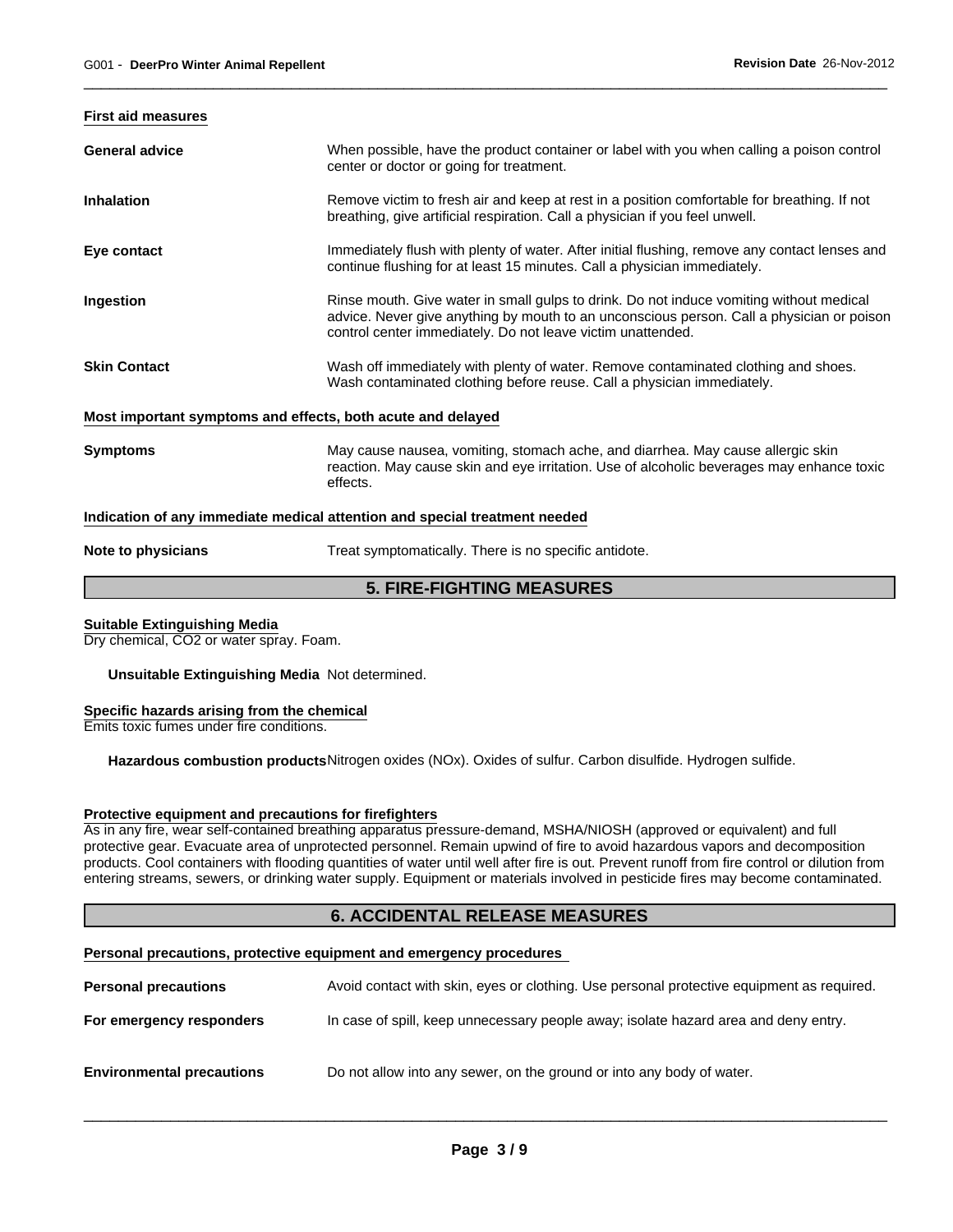#### **Methods and material for containment and cleaning up**

| <b>Methods for containment</b> | Prevent further leakage or spillage if safe to do so. Absorb spill with inert material (e.g. dry<br>sand or earth).                                                     |
|--------------------------------|-------------------------------------------------------------------------------------------------------------------------------------------------------------------------|
| Methods for cleaning up        | Keep in suitable, closed containers for disposal. Clean surface thoroughly to remove<br>residual contamination. Clean up in accordance with all applicable regulations. |

## **7. HANDLING AND STORAGE**

#### **Precautions for safe handling**

**Advice on safe handling** Wash face, hands and any exposed skin thoroughly after handling. Since empty container retains residue, follow all label warnings even after container is empty. Remove Personal Protective Equipment immediately after handling this product. Use only in well-ventilated areas. Use personal protection recommended in Section 8. Do not breathe dust/fume/gas/mist/vapors/spray. Do not allow contaminated clothing out of the workplace.

#### **Conditions for safe storage, including any incompatibilities**

| <b>Storage Conditions</b> | Keep containers tightly closed in a dry, cool and well-ventilated place. Do not contaminate<br>food or feed stuffs. Keep only in original container. Keep locked up and out of reach of<br>children. Do not transport or store below 0 C/ 32 F. Do not transport or store above 10 C/<br>49 F. |
|---------------------------|------------------------------------------------------------------------------------------------------------------------------------------------------------------------------------------------------------------------------------------------------------------------------------------------|
| Incompatible materials    | Strong acids. Strong oxidizing agents. Copper.                                                                                                                                                                                                                                                 |

## **8. EXPOSURE CONTROLS/PERSONAL PROTECTION**

#### **Exposure Guidelines**

| <b>Chemical Name</b>                                                  | <b>ACGIH TLV</b>                                                                                                                                                                                                                                                                                                                 | <b>OSHA PEL</b>                   | <b>NIOSH IDLH</b>          |  |  |
|-----------------------------------------------------------------------|----------------------------------------------------------------------------------------------------------------------------------------------------------------------------------------------------------------------------------------------------------------------------------------------------------------------------------|-----------------------------------|----------------------------|--|--|
| Thiram                                                                | TWA: $0.05 \text{ mg/m}^3$ inhalable                                                                                                                                                                                                                                                                                             | TWA: $5 \text{ mg/m}^3$           | IDLH: $100 \text{ mg/m}^3$ |  |  |
| 137-26-8                                                              | fraction and vapor                                                                                                                                                                                                                                                                                                               | (vacated) TWA: $5 \text{ mg/m}^3$ | TWA: $5 \text{ mg/m}^3$    |  |  |
| Appropriate engineering controls                                      |                                                                                                                                                                                                                                                                                                                                  |                                   |                            |  |  |
| <b>Engineering Controls</b>                                           | Apply technical measures to comply with the occupational exposure limits.                                                                                                                                                                                                                                                        |                                   |                            |  |  |
| Individual protection measures, such as personal protective equipment |                                                                                                                                                                                                                                                                                                                                  |                                   |                            |  |  |
| <b>Eye/face protection</b>                                            | Wear approved safety goggles.                                                                                                                                                                                                                                                                                                    |                                   |                            |  |  |
| Skin and body protection                                              | Wear protective nitrile rubber gloves. Wear long-sleeved shirt, long pants, and shoes plus<br>socks.                                                                                                                                                                                                                             |                                   |                            |  |  |
| <b>Respiratory protection</b>                                         | If exposure limits are exceeded or irritation is experienced, NIOSH/MSHA approved<br>respiratory protection should be worn. Positive-pressure supplied air respirators may be<br>required for high airborne contaminant concentrations. Respiratory protection must be<br>provided in accordance with current local regulations. |                                   |                            |  |  |
| <b>General Hygiene Considerations</b>                                 | Handle in accordance with good industrial hygiene and safety practice. Follow all label<br>instructions. Follow manufacturer's instructions for cleaning/maintaining PPE. If no such<br>instructions for washables, use detergent and warm/tepid water.                                                                          |                                   |                            |  |  |

## **9. PHYSICAL AND CHEMICAL PROPERTIES**

## **Information on basic physical and chemical properties**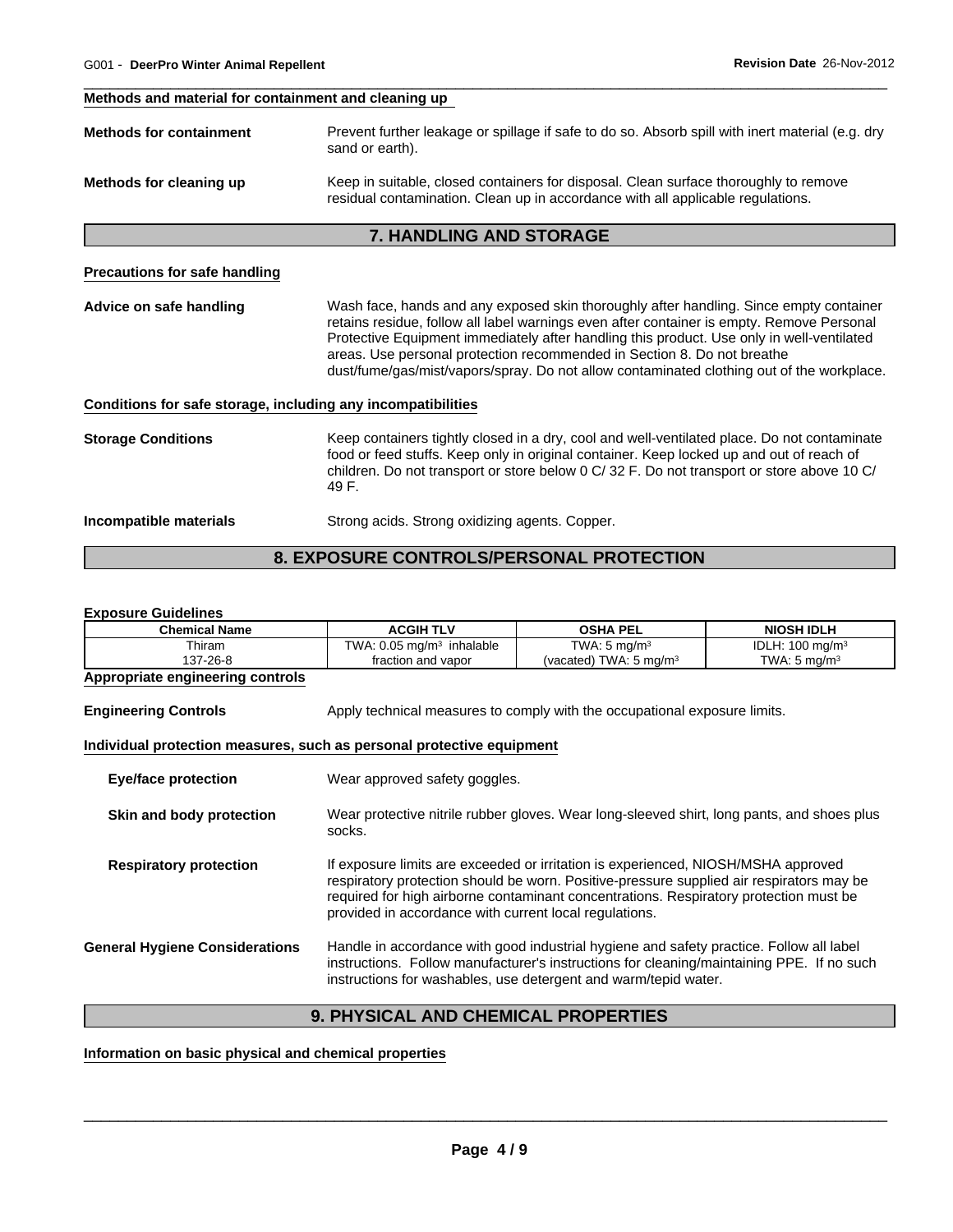| <b>Physical state</b>              | liquid                         |                       |                |  |
|------------------------------------|--------------------------------|-----------------------|----------------|--|
| Appearance                         | Green liquid                   | Odor                  | Not determined |  |
| <b>Color</b>                       | green                          | <b>Odor threshold</b> | Not determined |  |
| <b>Property</b>                    | <b>Values</b>                  | Remarks • Method      |                |  |
| рH                                 | 7.64                           | as a 1% w/w solution  |                |  |
| Melting point/freezing point       | $-9.4 - 6.7$ °C / 15.1-19.9 °F |                       |                |  |
| <b>Boiling point/boiling range</b> | Not determined                 |                       |                |  |
| <b>Flash point</b>                 | > 93.4 °C / > 200.1 °F         |                       |                |  |
| <b>Evaporation rate</b>            | Not determined                 |                       |                |  |
| <b>Flammability (solid, gas)</b>   | Not determined                 |                       |                |  |
| <b>Flammability Limits in Air</b>  |                                |                       |                |  |
| <b>Upper flammability limits</b>   | Not determined                 |                       |                |  |
| Lower flammability limit           | Not determined                 |                       |                |  |
| Vapor pressure                     | Not determined                 |                       |                |  |
| Vapor density                      | Not determined                 |                       |                |  |
| <b>Specific Gravity</b>            | Not determined                 |                       |                |  |
| <b>Water solubility</b>            | Miscible in water              |                       |                |  |
| Solubility in other solvents       | Not determined                 |                       |                |  |
| <b>Partition coefficient</b>       | Not determined                 |                       |                |  |
| <b>Autoignition temperature</b>    | Not determined                 |                       |                |  |
| <b>Decomposition temperature</b>   | Not determined                 |                       |                |  |
| <b>Kinematic viscosity</b>         | Not determined                 |                       |                |  |
| <b>Dynamic viscosity</b>           | Not determined                 |                       |                |  |
| <b>Explosive properties</b>        | Not determined                 |                       |                |  |
| <b>Oxidizing properties</b>        | Not determined                 |                       |                |  |

#### **Bulk density** 1.123 g/mL

## **10. STABILITY AND REACTIVITY**

#### **Reactivity**

Not reactive under normal conditions

#### **Chemical stability**

Stable under recommended storage conditions.

#### **Possibility of Hazardous Reactions**

None under normal processing.

#### **Conditions to avoid**

Excessive heat or cold.

#### **Incompatible materials**

Strong acids. Strong oxidizing agents. Copper.

#### **Hazardous Decomposition Products**

Nitrogen oxides (NOx). oxides of sulfur. Hydrogen sulfide. Carbon disulfide.

## **11. TOXICOLOGICAL INFORMATION**

### **Information on likely routes of exposure**

#### **Product Information**

**Inhalation** Harmful if inhaled.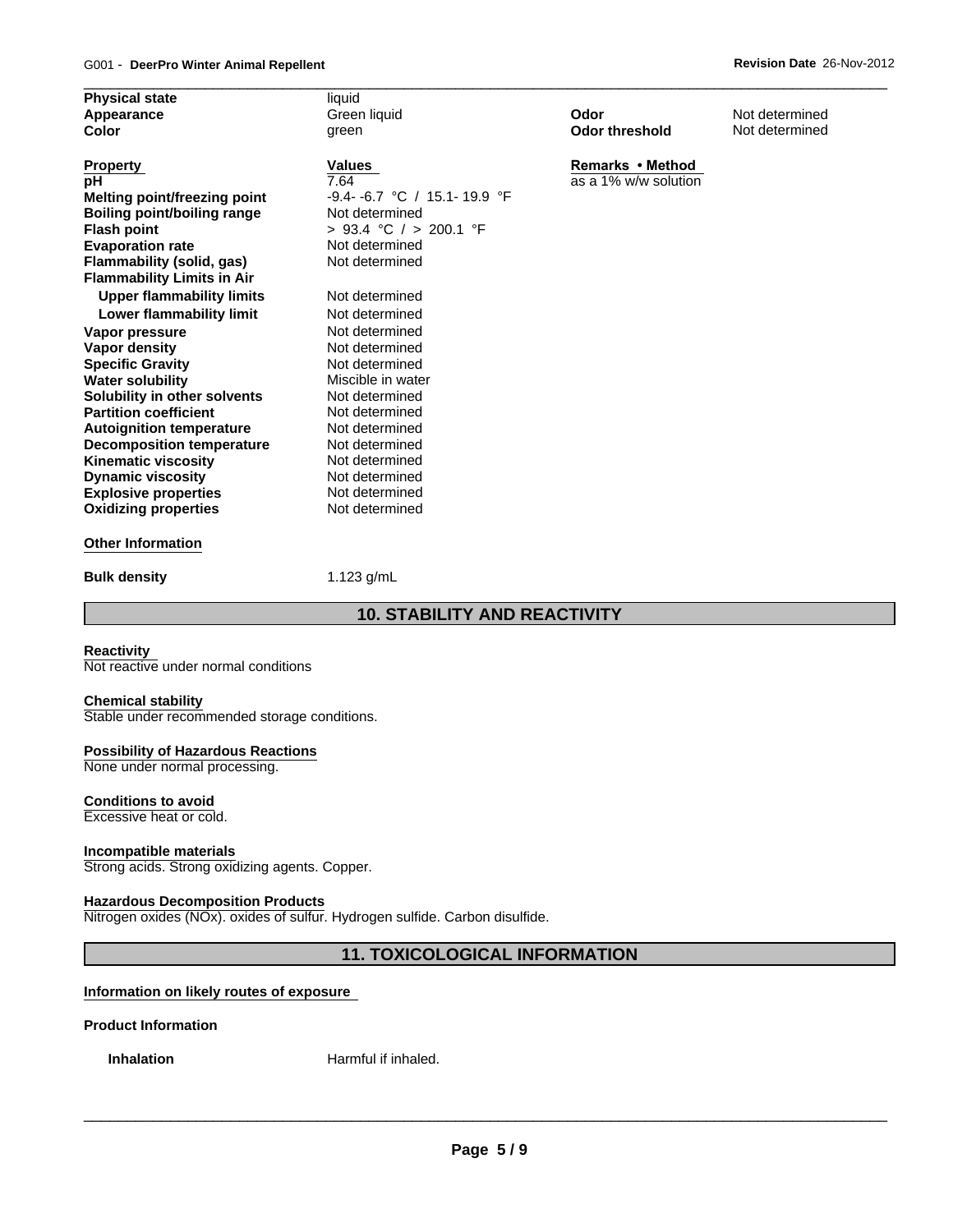**Eye contact**

Causes severe eye irritation.

**Skin Contact** Causes skin irritation. May be harmful in contact with skin.

**Ingestion** May be harmful if swallowed.

#### **Component Information**

| <b>Chemical Name</b> | Oral LD50                 | <b>Dermal LD50</b> | <b>Inhalation LC50</b>        |
|----------------------|---------------------------|--------------------|-------------------------------|
| Thiram<br>137-26-8   | ' Rat<br>560 mg/kg<br>. . | Rat<br>>2000 mg/kg | \ 4 h<br>500 mg/m $3$<br>Rat) |

#### **Information on physical, chemical and toxicological effects**

**Symptoms Ingestion of concentrate may cause nausea, vomiting and abdominal pain. Causes eye** irritation. Causes skin irritation. May cause allergic skin reaction.

#### **Delayed and immediate effects as well as chronic effects from short and long-term exposure**

**Sensitization** May cause an allergic skin reaction.

**Carcinogenicity** Group 3 IARC components are "not classifiable as human carcinogens".

| <b>Chemical Name</b>                                                                                   | <b>ACGIH</b> | IARC    | <b>NTF</b> | <b>OSHA</b> |
|--------------------------------------------------------------------------------------------------------|--------------|---------|------------|-------------|
| Thiram                                                                                                 |              | Group 3 |            |             |
| 137-26-8                                                                                               |              |         |            |             |
| <b>CTAT</b><br>Mou cause demoge to ergene through prolenged or repeated ovposure<br>EXERCISE AVERAGINA |              |         |            |             |

**STOT - repeated exposure** May cause damage to organs through prolonged or repeated exposure.

## **Numerical measures of toxicity- Product**

Not determined

**The following values are calculated based on chapter 3.1 of the GHS document** .

| ATEmix (oral)                 | 2171 mg/kg |
|-------------------------------|------------|
| ATEmix (dermal)               | 4264 mg/kg |
| ATEmix (inhalation-dust/mist) | 1.9 ma/l   |

## **12. ECOLOGICAL INFORMATION**

#### **Ecotoxicity**

Very toxic to aquatic life with long lasting effects

| <b>Chemical Name</b> | plants<br>Algae/aguatic | --<br>'−ısh | oxicit<br>'v to     | Crustacea |
|----------------------|-------------------------|-------------|---------------------|-----------|
|                      |                         |             | ≅≏^rganisms<br>mır. |           |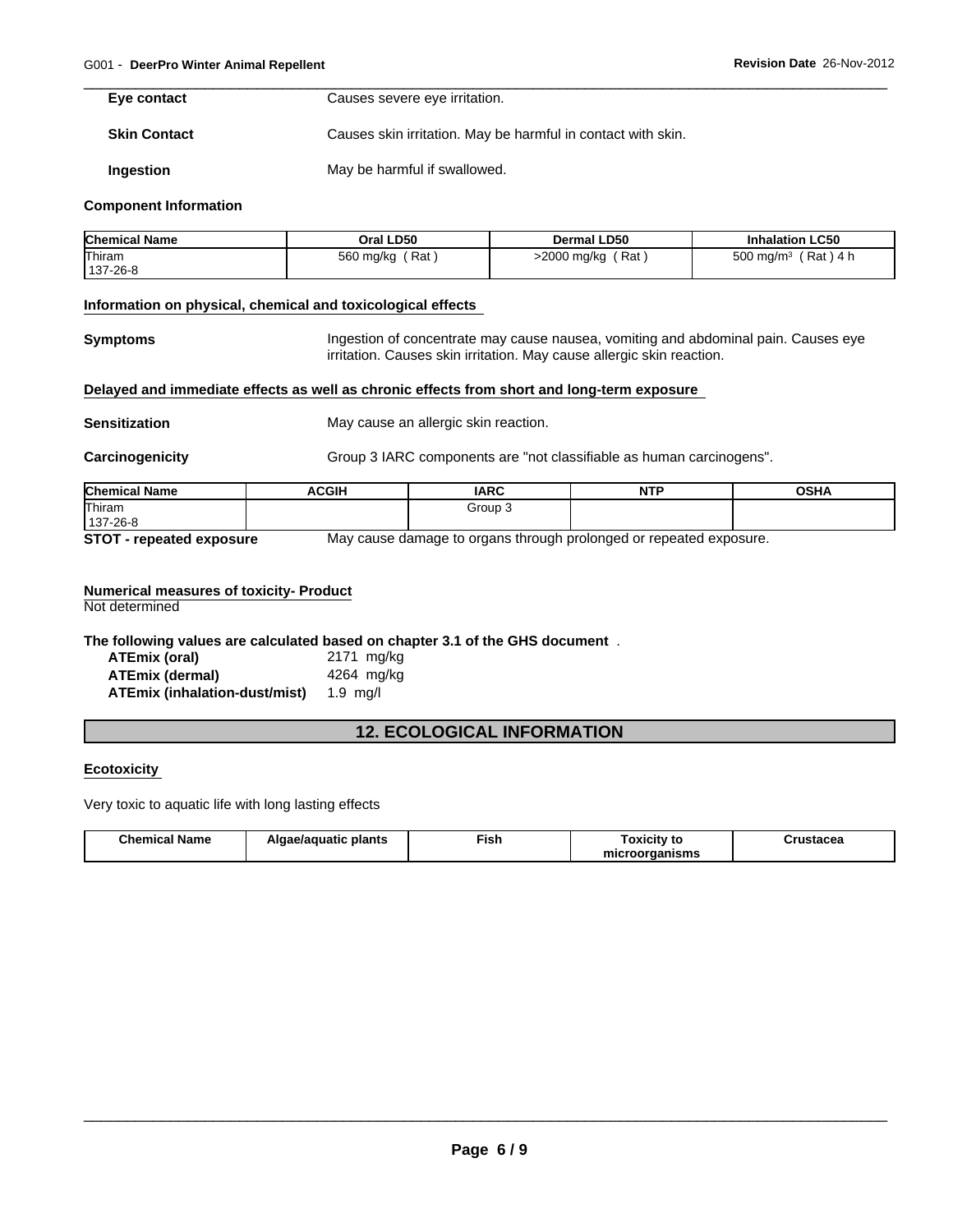| Thiram   | <0.1: 96 h Desmodesmus | 0.00024-0.00028: 96 h       | 0.21: 48 h Daphnia magna |  |
|----------|------------------------|-----------------------------|--------------------------|--|
| 137-26-8 | subspicatus mg/L EC50  | Oncorhynchus mykiss mg/L    | mg/L EC50                |  |
|          |                        | LC50 semi-static 0.0003: 96 |                          |  |
|          |                        | h Cyprinus carpio mg/L      |                          |  |
|          |                        | LC50 semi-static            |                          |  |
|          |                        | 0.034-0.05005: 96 h         |                          |  |
|          |                        | Lepomis macrochirus mg/L    |                          |  |
|          |                        | LC50 static 0.048: 96 h     |                          |  |
|          |                        | Oncorhynchus mykiss mg/L    |                          |  |
|          |                        | LC50 0.0491-0.0611: 96 h    |                          |  |
|          |                        | Pimephales promelas nM      |                          |  |
|          |                        | LC50 semi-static            |                          |  |
|          |                        | 0.090-0.170: 96 h           |                          |  |
|          |                        | Oncorhynchus mykiss mg/L    |                          |  |
|          |                        | LC50 static 0.13: 96 h      |                          |  |
|          |                        | Lepomis macrochirus mg/L    |                          |  |
|          |                        | LC50 0.22-0.33: 96 h        |                          |  |
|          |                        | Poecilia reticulata mg/L    |                          |  |
|          |                        | LC50 semi-static 0.27: 96 h |                          |  |
|          |                        | Pimephales promelas mg/L    |                          |  |
|          |                        | LC50 1.2: 96 h Leuciscus    |                          |  |
|          |                        | idus mg/L LC50 static       |                          |  |

#### **Persistence and degradability**

Not determined.

#### **Bioaccumulation**

Not determined.

#### **Mobility**

The product is water soluble and may spread in water systems.

| <b>Chemical Name</b> | <b>Partition coefficient</b> |
|----------------------|------------------------------|
| Thiram               | $\overline{z}$               |
| 137-26-8             | ن ، ، ،                      |

**Other adverse effects** 

Not determined

## **13. DISPOSAL CONSIDERATIONS**

#### **Waste treatment methods**

**Disposal of wastes** Disposal should be in accordance with applicable regional, national and local laws and regulations. Do not dump into any sewers, on the ground, or into any body of water. If these wastes cannot be disposed of by use according to label instructions, contact your State Pesticide or Environmental Control Agency, or the Hazardous Waste representative at the nearest EPA Regional Office for guidance.

**Contaminated packaging** Do not reuse container. Triple rinse with water and dispose of container. Dispose of in accordance with federal, state and local regulations.

| <b>Chemical Name</b> | <b>RCRA</b> | <b>RCRA</b><br><b>Basis for Listing</b> | <b>RCRA - D Series Wastes</b> | <b>RCRA - U Series Wastes</b> |
|----------------------|-------------|-----------------------------------------|-------------------------------|-------------------------------|
| ⊺hiram               | U244        |                                         |                               | U244                          |
| 137-26-8             |             |                                         |                               |                               |

## **14. TRANSPORT INFORMATION**

**Note** The shipping description is specified to the container and mode of shipment. Please refer to the shipping papers for this information.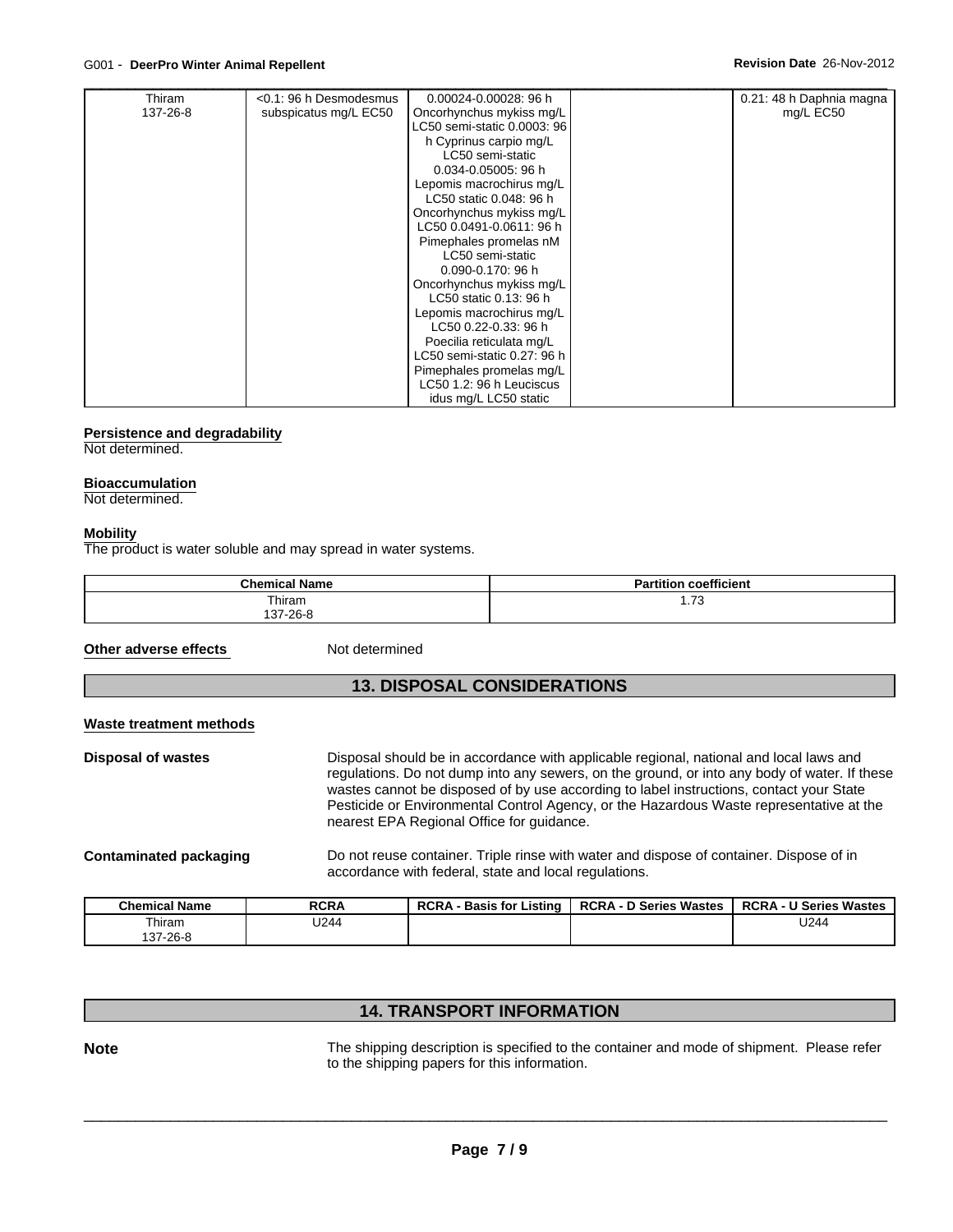| <b>DOT</b><br><b>UN/ID No</b>   | UN3082                                                        |
|---------------------------------|---------------------------------------------------------------|
| Proper shipping name            | Environmentally hazardous substances, liquid, n.o.s. (Thiram) |
| <b>Hazard Class</b>             | 9                                                             |
| <b>Packing Group</b>            | Ш                                                             |
| <b>Reportable Quantity (RQ)</b> | 10 lbs (4.45 kg)                                              |
|                                 |                                                               |
| <b>IATA</b>                     |                                                               |
| <b>UN/ID No</b>                 | <b>UN3082</b>                                                 |
| Proper shipping name            | Environmentally hazardous substances, liquid, n.o.s. (Thiram) |
| <b>Hazard Class</b>             | 9                                                             |
| <b>Packing Group</b>            | $\mathbf{III}$                                                |
| <b>IMDG</b>                     |                                                               |
| <b>UN/ID No</b>                 | <b>UN3082</b>                                                 |
| Proper shipping name            | Environmentally hazardous substances, liquid, n.o.s. (Thiram) |
| <b>Hazard Class</b>             | 9                                                             |
| <b>Packing Group</b>            | Ш                                                             |

## **15. REGULATORY INFORMATION**

|                           | 19. REGULATURT INI URMATIUN                                                |  |
|---------------------------|----------------------------------------------------------------------------|--|
| International Inventories |                                                                            |  |
| <b>TSCA</b>               | Listed                                                                     |  |
| DSL                       | Listed                                                                     |  |
| <b>EINECS</b>             | Listed                                                                     |  |
| Legend:                   |                                                                            |  |
|                           | TSCA - United States Toxic Substances Control Act Section 8(b) Inventory   |  |
|                           | DSI INDSI - Canadian Domestic Substances List/Non-Domestic Substances List |  |

*DSL/NDSL - Canadian Domestic Substances List/Non-Domestic Substances List EINECS/ELINCS - European Inventory of Existing Chemical Substances/European List of Notified Chemical Substances*

*ENCS - Japan Existing and New Chemical Substances*

*IECSC - China Inventory of Existing Chemical Substances*

*KECL - Korean Existing and Evaluated Chemical Substances*

*PICCS - Philippines Inventory of Chemicals and Chemical Substances*

## **US Federal Regulations**

| <b>Chemical Name</b> | <b>CAS No</b> | Weight-%  | SARA<br>313<br>Threshold<br>Values<br>70 |
|----------------------|---------------|-----------|------------------------------------------|
| Thiram<br>137-26-8   | $37-26-8$     | $20 - 30$ | .                                        |

#### **SARA 311/312 Hazard Categories**

| <b>Chemical Name</b> | <b>Hazardous Substances RQs</b> | <b>CERCLA/SARA RQ</b> | <b>Reportable Quantity (RQ)</b>       |
|----------------------|---------------------------------|-----------------------|---------------------------------------|
| Thiram               | ັບ ເນ                           |                       | 10 lb final RQ RQ 4.54 kg final<br>RQ |
| 137-26-8             |                                 |                       | DC<br>へい                              |

#### **US State Regulations**

## **U.S. State Right-to-Know Regulations**

| <b>Chemical Name</b>                | New,<br>Jersev | 1100<br>⊶⊶adullusctta | ≌ennsvlvania |
|-------------------------------------|----------------|-----------------------|--------------|
| Thiram                              |                |                       |              |
| $\sim$ no r<br>$\sim$<br>، 20- / د، |                |                       |              |

## **U.S. EPA Label Information**